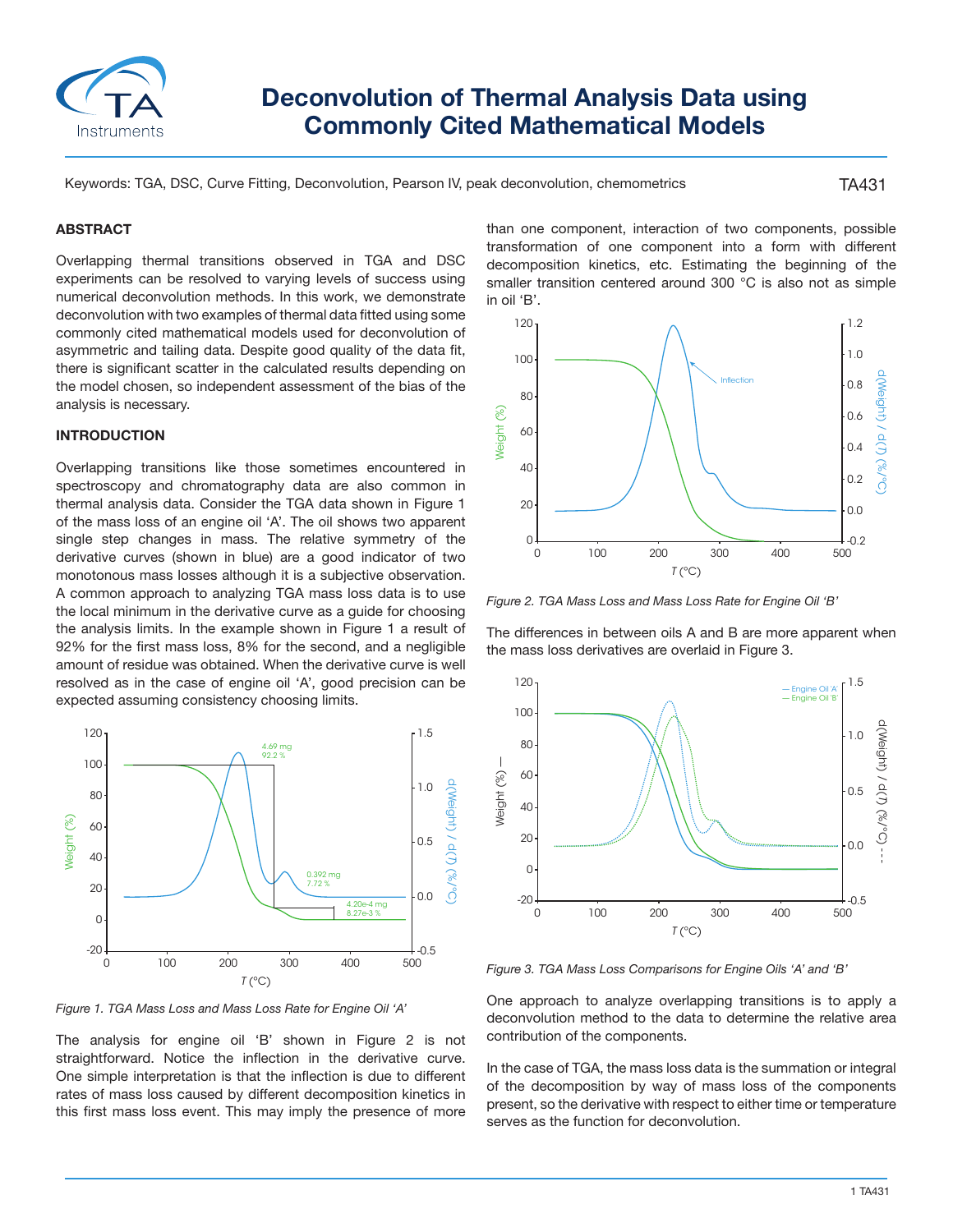In the case of DSC data, this is simply the heat flow curve which is a differential (Equation 1)

$$
\frac{dq}{dt} = C_{\rho} \frac{dT}{dt} + f(T, t)
$$
\n(1)

Where  $dq/dt$  is the differential heat flow rate,  $C_p$  is the specific heat capacity, *dT/dt* is the heating rate (sometimes abbreviated as *β*), and *f(T,t)* are temperature and time dependent functions. A complication of deconvolution of DSC data is the possibility of simultaneous endothermic and exothermic transitions often prevalent in polymorphic transformations as an example. Careful evaluation of these potential kinetic dependent transitions should be undertaken before attempting any deconvolution.

### **BACKGROUND**

The problem of resolving overlapping peaks is certainly not new. Asymmetry, significant fronting, and sometimes tailing often observed in thermal data results in distributions that are not modeled ideally with Gaussian or Lorentzian functions often used to deconvolve spectroscopic and chromatographic data. Several approaches have been published in the literature using functions that fit asymmetric data. Koga and coworkers [1] fit TGA data using 9 different mathematical functions including asymmetric double sigmoid, asymmetric logistic, extreme value 4 parameter fronted, Fraser-Suzuki, log normal 4 parameter, logistic power peak, Pearson IV, Pearson IV (a3 = 2), and Weibull with fitting criterion that  $r^2 > 0.99$ .

Michael et al. developed a function for deconvolving DSC nickel titanium phase transformation heat flow data [2]. Deconvolution has been used to separate complex chemical processes for kinetic analysis shown in Figure 4 by Khachani et al. [3]



*Figure 4. Peak Deconvolution Using Frazer-Suzuki Function; β=7 °C/min [3]*

For this work, we fit examples using the following models: Pearson IV, Asymmetric Logistic, Extreme Value 4 Parameter Fronted, Log Normal 4 Area, Logistic Power Peak, and Exponentially Modified Gaussian (EMG).

## **EXPERIMENTAL**

- 1. Example 1 Comparison of Two Motor Oils
	- a. Instrument TA Instruments Discovery 5500 TGA
	- b.Heating Rate 1 °C / min (modulated TGA Experiment)
	- c. Crucible Pt
	- d. Purge  $N_{2}$  at 25 mL / min
	- e. Sample Mass 5 mg nominal
- 2. Example 2 Dynamic Curing of Epoxy
	- a. Instrument TA Instruments Discovery 2500 DSC
	- b.Heating Rate 10 °C / min
	- c. Purge  $\mathsf{N}_2^{}$  at 50 mL / min
	- d.Crucible Tzero Aluminum
	- e. Sample Mass 2 mg nominal

## **DATA REDUCTION**

TGA and DSC data were exported as text files and analyzed using PeakFit v4.12 (Systat). The models used for fitting the data are contained in the software. For conciseness, we show illustrated data only from the Pearson IV fit.

## **RESULTS and DISCUSSION**

- 1. Comparison of Two Motor Oils
	- a. Oil 'A' Figure 5 (same data as Figure 1) shows a typical TGA data reduction for this sample. The limits chosen where based on the position of the relative minima of the derivative curves.



*Figure 5. TGA Mass Loss Data for Oil 'A'*

Figure 6 shows the deconvolution of the derivative of mass loss with respect to temperature signal using the Pearson IV model. Other models and the resultant area fractions are summarized in Table 1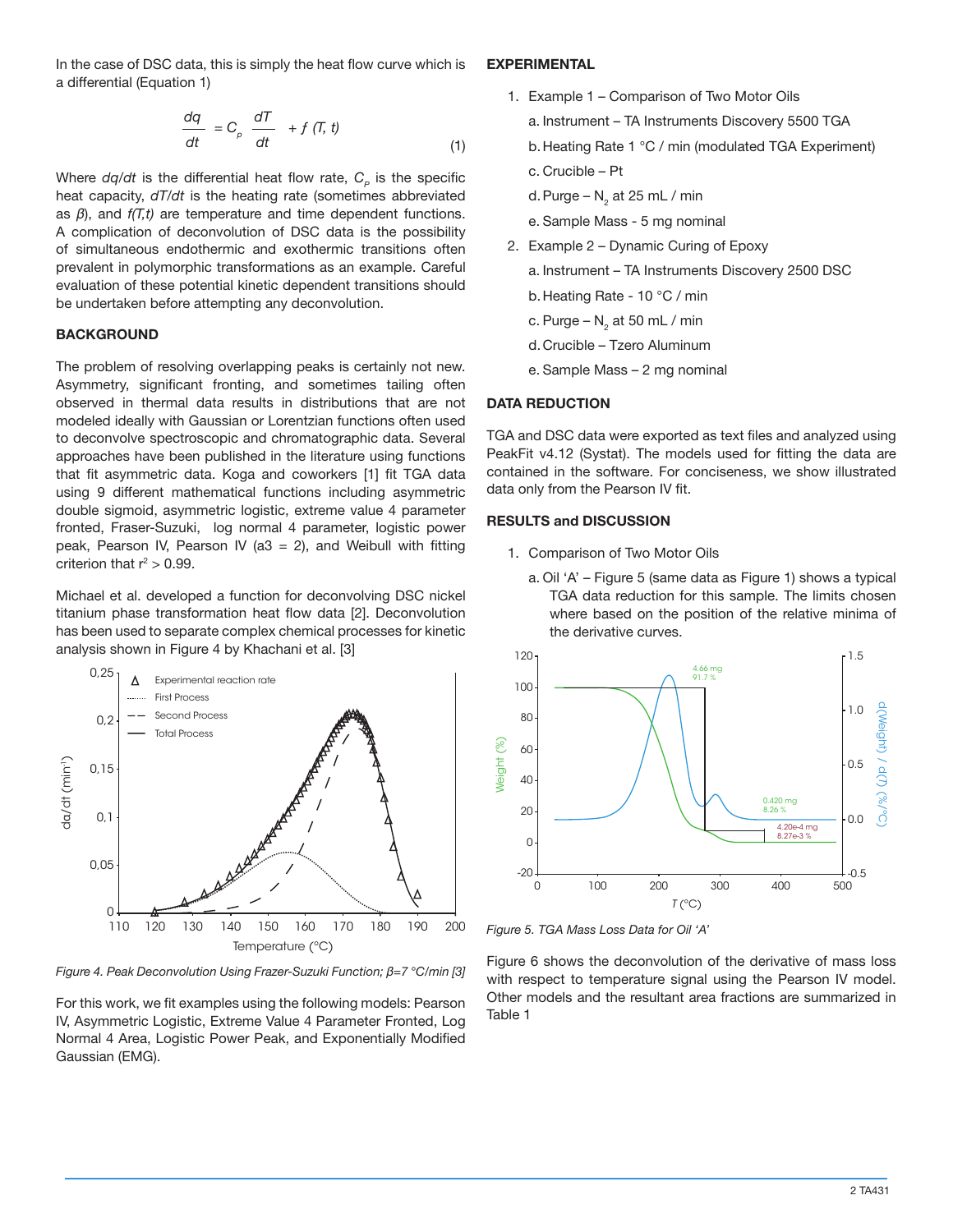

*Figure 6. Deconvolution of Derivative of Mass Loss for Oil 'A' Using Pearson IV Model*



Residuals for Oil 'A' are shown in Figure 7

*Figure 7. Deconvolution Residuals for Oil 'A'*

| $dW/dT$ (% / min) | ن. ا<br>1<br>0.5<br>0                                                                                                                                           |               | <b>Fitted Param</b><br>r <sup>2</sup> Coef Det<br>DF Adi r <sup>2</sup><br>0.99962667 | Fit Std Fm<br>F-value<br>0.99962573 0.00743838 | ن. ا<br>$\frac{1}{2}$<br>$1.1871e+06$<br>1<br>(7e / min)<br>0.5<br>۰0 |
|-------------------|-----------------------------------------------------------------------------------------------------------------------------------------------------------------|---------------|---------------------------------------------------------------------------------------|------------------------------------------------|-----------------------------------------------------------------------|
| $dW/dT$ (% / min) | 1<br>0.5<br>0<br>$-0.5$<br>100<br>0                                                                                                                             | 215.13<br>200 | 293.01<br>300<br>Temperature °C                                                       | 400                                            | - 1<br>GM/GI (26 / min)<br>0.5<br>- 0<br>$-0.5$                       |
| <b>IV Model</b>   | Figure 6. Deconvolution of Derivative of Mass Loss for Oil 'A' Using Pearsor                                                                                    |               |                                                                                       |                                                |                                                                       |
| Residuals         | Residuals for Oil 'A' are shown in Figure 7<br>0.03<br>0.02<br>0.01<br>0<br>$-0.01$<br>$-0.02$<br>$-0.03$<br>0<br>Figure 7. Deconvolution Residuals for Oil 'A' | 100<br>200    | 300<br>Temperature °C                                                                 | 400                                            | 0.03<br>0.02<br>0.01<br>kesiauais<br>0<br>-0.01<br>$-0.02$<br>$-0.03$ |
|                   | <b>Model</b>                                                                                                                                                    | Peak 1 %      | Peak 2 %                                                                              | $r^2$                                          | <b>Standard</b><br>Error                                              |
|                   | Pearson IV                                                                                                                                                      | 89.37         | 10.63                                                                                 | 1.000                                          | 0.0072                                                                |
|                   | Asymmetric<br>Logistic                                                                                                                                          | 93.30         | 6.70                                                                                  | 0.997                                          | 0.0202                                                                |
|                   | Extreme Value 4<br>Area Fronted                                                                                                                                 | 91.12         | 8.884                                                                                 | 0.999                                          | 0.0084                                                                |
| Area              | Log Normal-4-                                                                                                                                                   | 90.82         | 9.179                                                                                 | 1.000                                          | 0.0079                                                                |
| Peak              | Logistic Power                                                                                                                                                  | 93.38         | 6.622                                                                                 | 0.997                                          | 0.0211                                                                |
|                   | Exponentially<br>Modified<br>Gaussian                                                                                                                           | 92.06         | 7.94                                                                                  | 0.998                                          | 0.0154                                                                |
|                   | Derivative<br>Minimum                                                                                                                                           | 91.7          | 8.26                                                                                  |                                                |                                                                       |

The quality of the data fit using the models is good but in this case the results obtained using the using the derivative minimum as a guideline lie withing the scatter range of the results obtained using the models. This is explained by the relatively good separation of the mass loss events. The scatter of the data set is shown in Figure 8.



*Figure 8. Scatter of Peak 1 Data in Oil 'A' Deconvolution*

b.Oil 'B' – Figure 9 (same data as Figure 2) shows the data reduction for this sample. As stated previously, the first mass loss does not appear to be monotonous and deconvolution should make improvements to more accurately analyze the data.



*Figure 9. TGA Mass Loss Data for Oil 'B'*

Figure 10 shows the deconvolution of the derivative of mass loss with respect to temperature using the Pearson IV model.

*Table 1. Area % Calculations for Oil 'A' by Model*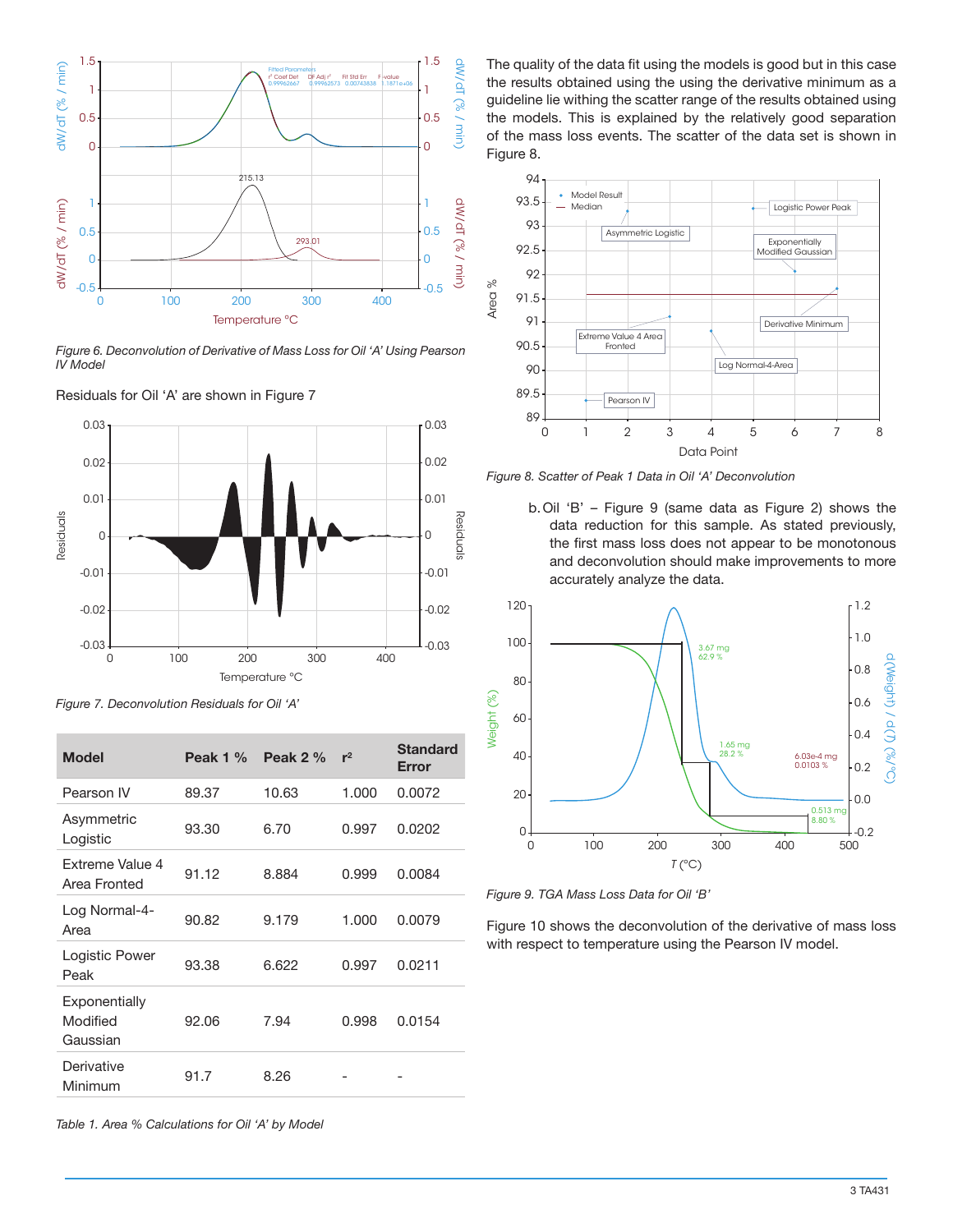

*Figure 10. Deconvolution of Derivative of Mass Loss for Oil 'B' Using Pearson IV Model*



*Figure 11. Deconvolution Residuals for Oil 'B'*

| $dW/dT$ (% / °C)<br>1    | DF Adj r <sup>2</sup><br><sup>2</sup> Coef Det<br>0.99988013<br>0.99987968                                                                                            | Fit Std Err<br>F-value<br>0.00402397<br>$2.3744e + 0$ |                       |               |                | <b>NW/dT (% / °C)</b><br>1 |           |
|--------------------------|-----------------------------------------------------------------------------------------------------------------------------------------------------------------------|-------------------------------------------------------|-----------------------|---------------|----------------|----------------------------|-----------|
| 0.5                      |                                                                                                                                                                       |                                                       |                       |               |                | 0.5                        |           |
| 0                        |                                                                                                                                                                       |                                                       |                       |               |                | 0                          |           |
|                          |                                                                                                                                                                       |                                                       |                       |               |                |                            |           |
|                          |                                                                                                                                                                       |                                                       | 221.47                |               |                |                            |           |
| 1                        |                                                                                                                                                                       |                                                       |                       |               |                | 1                          |           |
| 0.5                      |                                                                                                                                                                       |                                                       | 250.93                | 292.92        |                | 0.5                        |           |
| $dW/dT$ (% / °C)<br>0    |                                                                                                                                                                       |                                                       |                       |               |                | $O0$ / %) $1D/MP$<br>0     |           |
| $-0.5$                   |                                                                                                                                                                       |                                                       |                       |               |                | $-0.5$                     |           |
|                          | 100<br>0                                                                                                                                                              |                                                       | 200<br>Temperature °C | 300           | 400            |                            |           |
| Pearson IV Model<br>0.01 | Figure 10. Deconvolution of Derivative of Mass Loss for Oil 'B' Using<br>Residuals for Oil 'B' are shown in Figure x.                                                 |                                                       |                       |               |                | 0.01                       |           |
| 0.0075                   |                                                                                                                                                                       |                                                       |                       |               |                | 0.0075                     |           |
| 0.005                    |                                                                                                                                                                       |                                                       |                       |               |                | 0.005                      |           |
| 0.0025                   |                                                                                                                                                                       |                                                       |                       |               |                | 0.0025                     |           |
| Residuals<br>0           |                                                                                                                                                                       |                                                       |                       |               |                | - 0                        | kesiauais |
| $-0.0025$                |                                                                                                                                                                       |                                                       |                       |               |                | $-0.0025$                  |           |
| $-0.005$                 |                                                                                                                                                                       |                                                       |                       |               |                | $-0.005$                   |           |
|                          |                                                                                                                                                                       |                                                       |                       |               |                |                            |           |
| $-0.0075$                |                                                                                                                                                                       |                                                       |                       |               |                | $-0.0075$                  |           |
| $-0.01$                  |                                                                                                                                                                       |                                                       |                       |               |                | $-0.01$                    |           |
|                          | 0                                                                                                                                                                     | 100                                                   | 200<br>Temperature °C | 300           | 400            |                            |           |
|                          | Figure 11. Deconvolution Residuals for Oil 'B'<br>Table 2 compares area fraction differences in oil sample 'B' using<br>the models and the derivative minimum method. |                                                       |                       |               |                |                            |           |
| <b>Model</b>             |                                                                                                                                                                       | <b>Peak</b><br>$1\%$                                  | <b>Peak</b><br>2 %    | Peak<br>$3\%$ | r <sup>2</sup> | <b>Standard</b><br>Error   |           |
| Pearson IV               |                                                                                                                                                                       | 84.83                                                 | 7.04                  | 8.13          | 1.000          | 0.0040                     |           |
| Asymmetric<br>Logistic   |                                                                                                                                                                       | 83.63                                                 | 8.61                  | 7.76          | 0.999          | 0.0107                     |           |
| Area Fronted             | Extreme Value 4                                                                                                                                                       | 79.16                                                 | 7.55                  | 13.29         | 1.000          | 0.0081                     |           |
| Log Normal-4-<br>Area    |                                                                                                                                                                       | 82.25                                                 | 6.11                  | 11.64         | 1.000          | 0.0034                     |           |
| Peak                     | Logistic Power                                                                                                                                                        | 87.52                                                 | 6.01                  | 6.47          | 1.000          | 0.0060                     |           |
| Exponentially            | <b>Modified Gaussian</b>                                                                                                                                              | 83.82                                                 | 6.46                  | 9.72          | 1.000          | 0.0070                     |           |
| Derivative<br>Minimum    |                                                                                                                                                                       | 62.9                                                  | 28.2                  | 8.80          |                |                            |           |

In this case the quality of the data fit is also good and likely does improve the accuracy of the data relative to the derivative minimum. There is also significant scatter within the results obtained using the models and is shown in Figure 12.



*Figure 12. Scatter of Peak 1 Data in Oil 'B' Deconvolution*

2. DSC Evaluation of Epoxy Curing – This example shows two dynamic temperature ramps of a common epoxy. At time *t 0* , the DSC analysis is straightforward and is shown in Figure 13.



Figure 13. Heat Flow of Epoxy Cure at Initial Time (t<sub>o</sub>) at Heating Rate *10 °C / min*

At time *t* as the epoxy cures, a second diffusion driven exothermic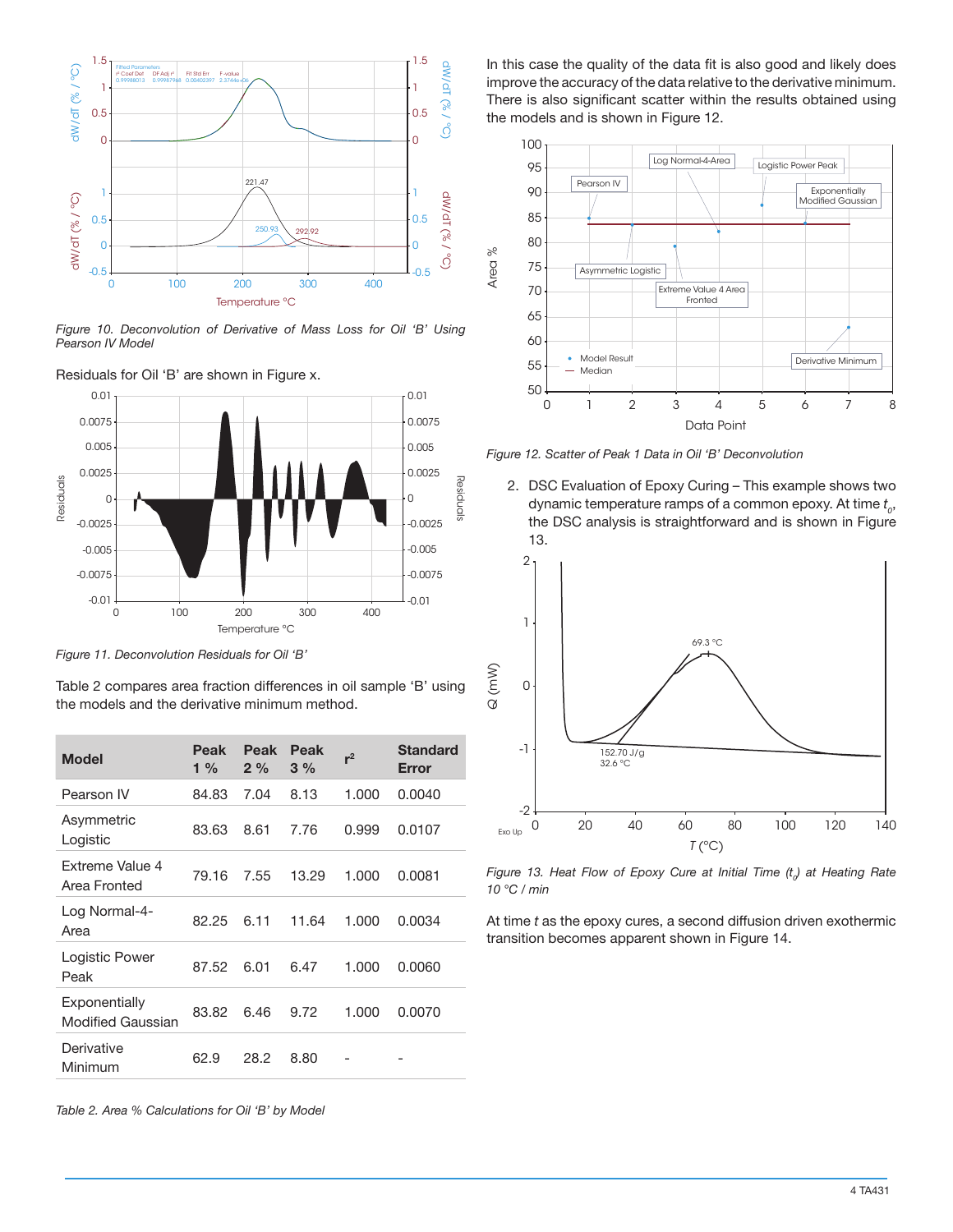

*Figure 14. Heat Flow of Epoxy Cure at Time (t) at Heating Rate 10 °C / min*

In this case where the peaks are poorly resolved, deconvolution is a means to a more accurate value for the relative contribution of the reaction and diffusion heat flow. Deconvolution of the epoxy at time *t* shown in Figure 15 and residuals are shown in Figure 16.



*Figure 15. Deconvolution of Derivative of Mass Loss for Partially Cured Epoxy Using Pearson IV Model*



*Figure 16. Deconvolution Residuals for Partially Cured Epoxy*

Table 3 summarizes and compares the relative peak areas of the reaction and diffusion heat flow due to the curing of the epoxy.

| <b>Model</b>                          | Peak $1\%$ | Peak $2\%$ | $r^2$ | <b>Standard</b><br><b>Error</b> |
|---------------------------------------|------------|------------|-------|---------------------------------|
| Pearson IV                            | 51.42      | 48.58      | 0.999 | 0.0030                          |
| Asymmetric<br>Logistic                | 51.60      | 48.40      | 0.998 | 0.0032                          |
| Extreme Value<br>4 Area Fronted       | 71.15      | 28.85      | 0.997 | 0.0044                          |
| Log Normal-4-<br>Area                 | 67.79      | 32.21      | 0.997 | 0.0045                          |
| Logistic Power<br>Peak                | 56.93      | 43.07      | 0.997 | 0.0046                          |
| Exponentially<br>Modified<br>Gaussian | 67.72      | 32.28      | 0.997 | 0.0038                          |
| Derivative<br>Minimum                 | 62.9       | 28.2       | 8.80  |                                 |

*Table 3. Area % Calculations for Partially Cured Epoxy by Model*

The quality of the data fit using the models in this example is also good and likely approaches accurate results. We expect that the uncertainty in this particular example would be partially mitigated by choosing fit parameters for the reaction  $(1<sup>st</sup>$  exotherm) and diffusion exotherms (2<sup>nd</sup> exotherm) based on the apparent symmetry of the reaction exotherm at time  $t_o$  assuming that the corresponding reaction exotherm at time *t* (Figure 14) is similar. Despite the advantage of obtaining the  $t_o$  data, the models yield significantly different values. Scatter of the first peak of the epoxy data is shown in Figure 17. The choice of the initial fitting parameters is subjective, but the PeakFit software makes this easy with an interactive interface. A derivative minimum approach was not attempted for this sample.



*Figure 17. Scatter of Peak 1 Data in Partially Cured Epoxy Deconvolution*

#### **CONCLUSIONS**

Peak deconvolution is a practical tool to determine a more accurate relative contribution of unresolved thermal analysis events and is often used to resolve spectroscopic and chromatographic data. The mathematical models used for deconvolution in our examples